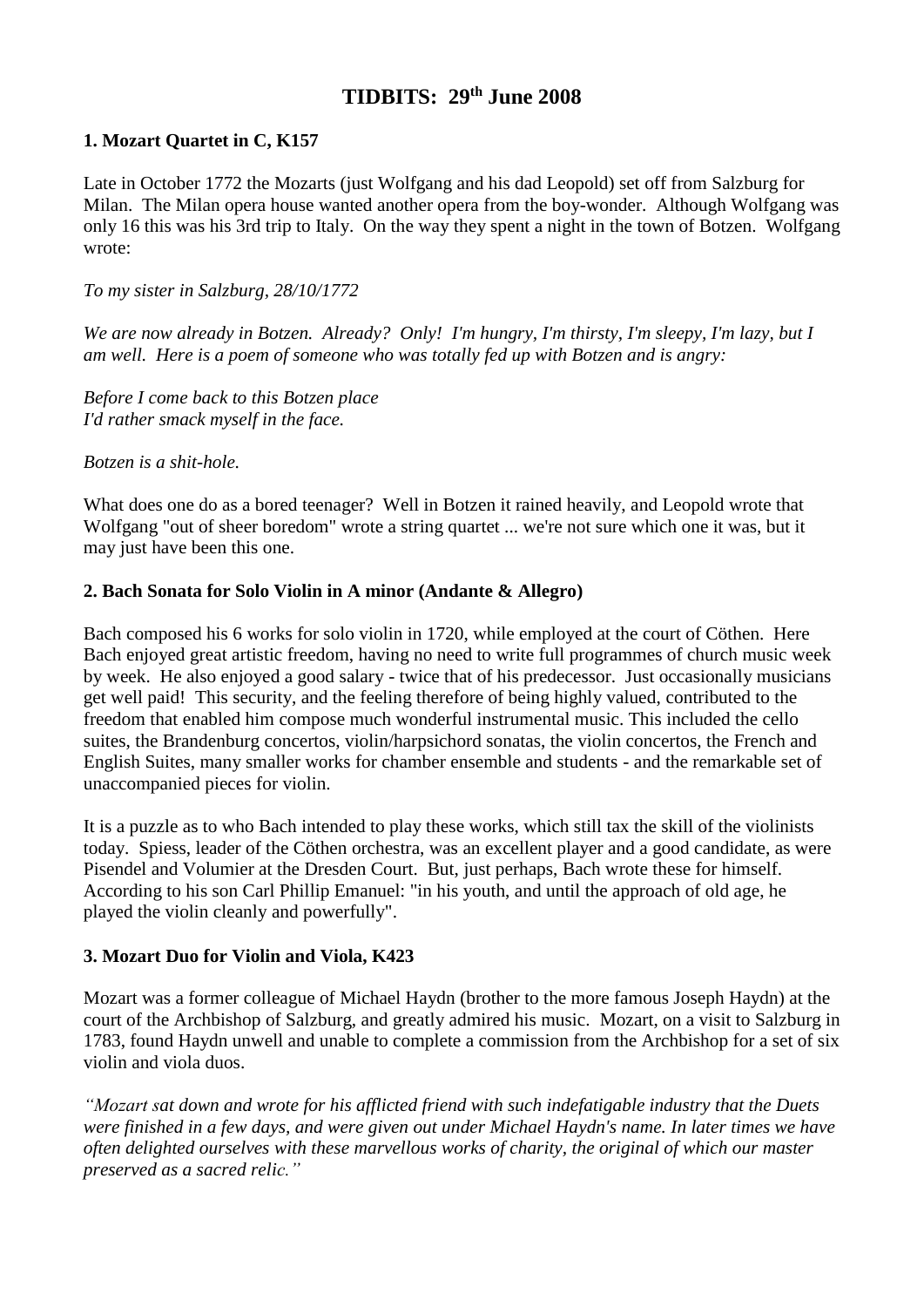Scholars have argued this way and that, but no-one seems quite sure if this is true or not! Good story though …

As a keen viola player himself, Mozart naturally gave that instrument a more equal share in the texture, releasing it from the role of accompanying the violin.

Stoke up the fire, pop on your slippers, for this is simply delightful music by Mozart at his most relaxed.

# **4. Contrapunctus I from The Art of Fugue**

Bach's The Art of Fugue consists of 14 works based on the same theme. In no 14 Bach introduced these notes  $\mathbf{B}\mathbf{b} - \mathbf{A} - \mathbf{C} - \mathbf{B}$ , which in German is  $\mathbf{B} - \mathbf{A} - \mathbf{C} - \mathbf{H}$ . But in the (apparently) final movement the music breaks off abruptly before it has finished and we see the following words in Carl Phillip Emanuel Bach's hand: "At the point where the composer introduces the name *BACH* in the countersubject to this fugue, the composer died."

Nice story … though, for various reasons, undoubtedly untrue this time! Quite why Bach didn't finish the piece has kept several musicologists in work, but of course no-one really knows! Except me!! (not really, just kidding).

You might be wondering what a fugue is. Fugue is a style of composition where the theme is played on its own at the start, then each other part enters playing the theme until everyone is playing.

In The Art of Fugue Bach begins in this way and then weaves his extraordinary magic around variants of this tune and other fragments which fit with the tune. In some of the pieces it becomes extremely complicated, with more than one fugue going on at once, and with mirror fugues where the music can be played inverted – it's a real tour-de-musical-composition-force. This might sound a little dry and intellectual, and indeed some people see the music that way – more as music to be studied than played. But this definitely was music that was intended to be played (probably by an organ or harpsichord originally). Of course it's quite possible to play it in a dull and academic manner. But for me the genius of the music is the effect of beautifully interwoven lines creating a different feel in each piece, with the incredible compositional skill holding it together. If you feel this music to be dull go on the internet to You Tube and watch Glen Gould playing this first Contrapunctus. It's one of the most extraordinary and moving musical performances I have ever, ever seen.

# **5. Contrapunctus II from The Art of Fugue**

# **6. Mozart Palindrome Duo**

Talking about inverting music … here's a fun piece by Mozart which works both way up! One performer plays looking at the music from one side and another performer faces the first and so plays the music the other way up!